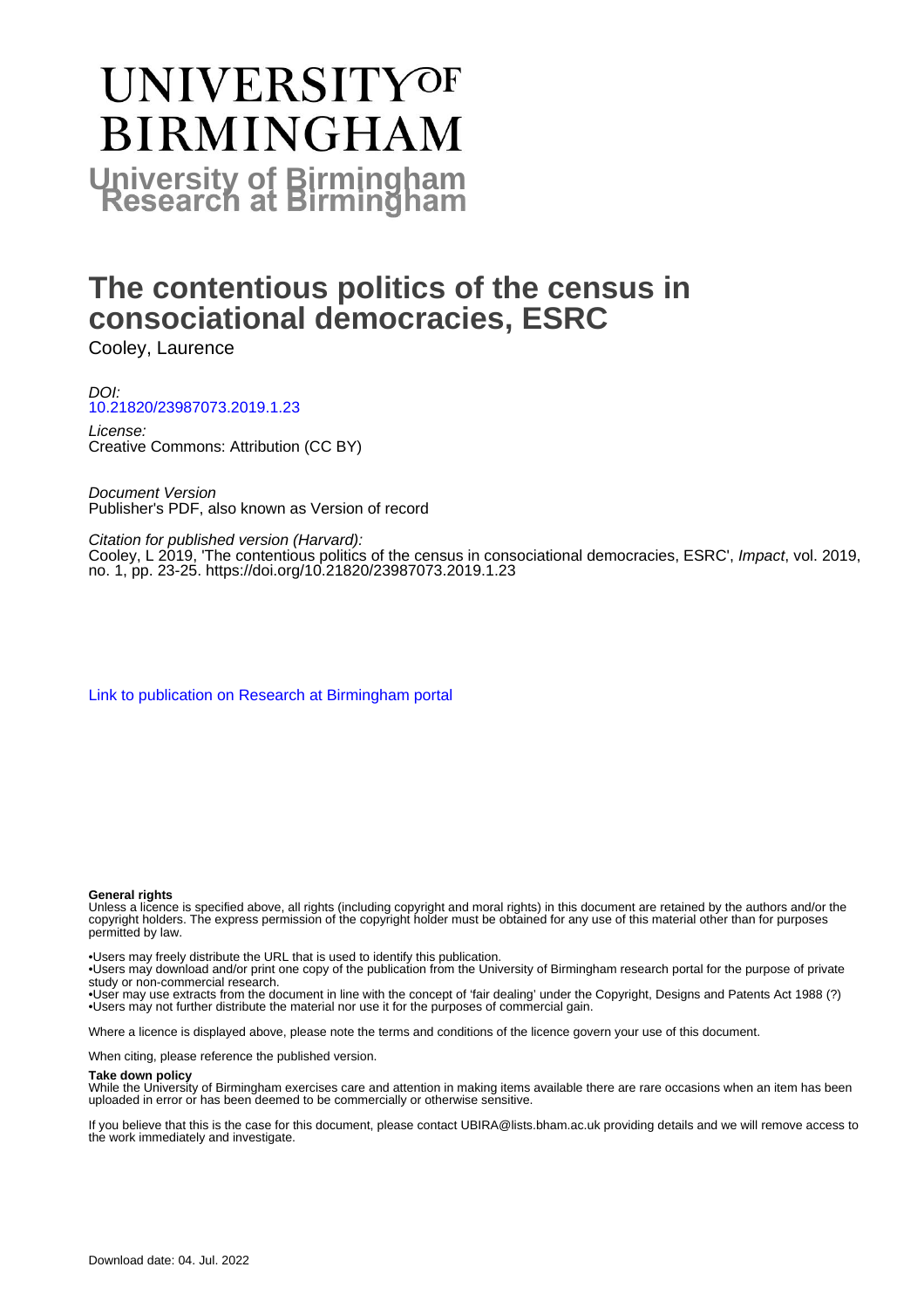### **Impact Objectives**

qusbanucal st

 $\frac{6a}{60}$  so

Husbano

 $2.$  How

- Investigate the politics of the census in societies that are divided along ethnic, religious or linguistic lines
- Extend existing knowledge of the relationship between the politics of the census and the design of political institutions in deeply divided societies
- Offer insights into how policy makers can mitigate contentious political debates and polarisation resulting from the census

# Counting heads in divided societies

*Dr Laurence Cooley, from the University of Birmingham, UK, is working on an ambitious project that seeks to uncover insights into the politics of conducting population censuses in post-conflict countries where the results have the potential to destabilise power-sharing arrangements*



#### **Please would you give us an introduction to the project?**

The project investigate

population censuses and the design of political institutions in deeply divided societies, focusing on the case studies of Bosnia and Herzegovina, Kenya, Lebanon and Northern Ireland. In countries riven by ethnic, religious or linguistic divisions, power-sharing forms of government are often adopted following conflicts as part of peace agreements. This can involve the proportional allocation of power and resources to different groups based on  $\frac{1}{2}$ ir population shares, making the holding of a census highly political. I hope to uncover some important insights for future peace-brokers, policy makers, designers observers to help navigate some of the many pitfalls associated with the running of censuses in divided societies.

#### **How does your approach with this project differ from existing research in this area?**

Most literature on the politics of the census focuses on the role of questions about race ethnicity in shaping group identities and on the efforts of representatives of those groups to gain recognition through

the census. A good example would be the emergence of a pan-ethnic 'Hispanic' identity in the United States, which researchers have shown was tied up with the introduction of the Hispanic category on the census. However, little has been written about census politics in deeply divided or post-conflict societies and the relationship between the census and the design of political institutions in these contexts is not well understood, so this is where the project will make an original contribution.

#### **Please tell us about your background and how this led you to becoming involved in this project.**

Previously, I had conducted research about power sharing in Bosnia and Herzegovina and it was the country's long-awaited first first got me interested in the topic. Part of the reason why it took so long for Bosnia to hold its first census as an independent state was the anticipation that updated information on the relative share of population might have implications for the way that the country's extensive system of power sharing operates.

I had previously lived and studied in been controversial. The 1971 and 1981 counts were partially boycotted by some

Republicans and more recent censuses have been accompanied by speculation by politicians and the media over the implications of the relative share of Catholics and Protestants in the population for the future constitutional status of an opportunity for a comparative project that could contribute to understanding of the subject and highlight some elements of best practice.

#### **What were the main challenges you have faced in this project? How have you overcome them?**

The first challenge came when writing a 'pathways to impact' statement as part of the funding application, since my previous research was not designed to have a policy impact. Striking the right balance between demonstrating willingness and ability to engage with and possibly influence policy makers and having a realistic plan to do so was particularly challenging. In practice, this involved communicating with people in the policy world from the start of the project to ensure a degree of buy-in and maximise the potential of the research to generate findings that will be of use to them. The second challenge was trying to undertake extensive fieldwork in four countries in a relatively short time period. Despite the time pressures, it has been an instructive and rewarding experience.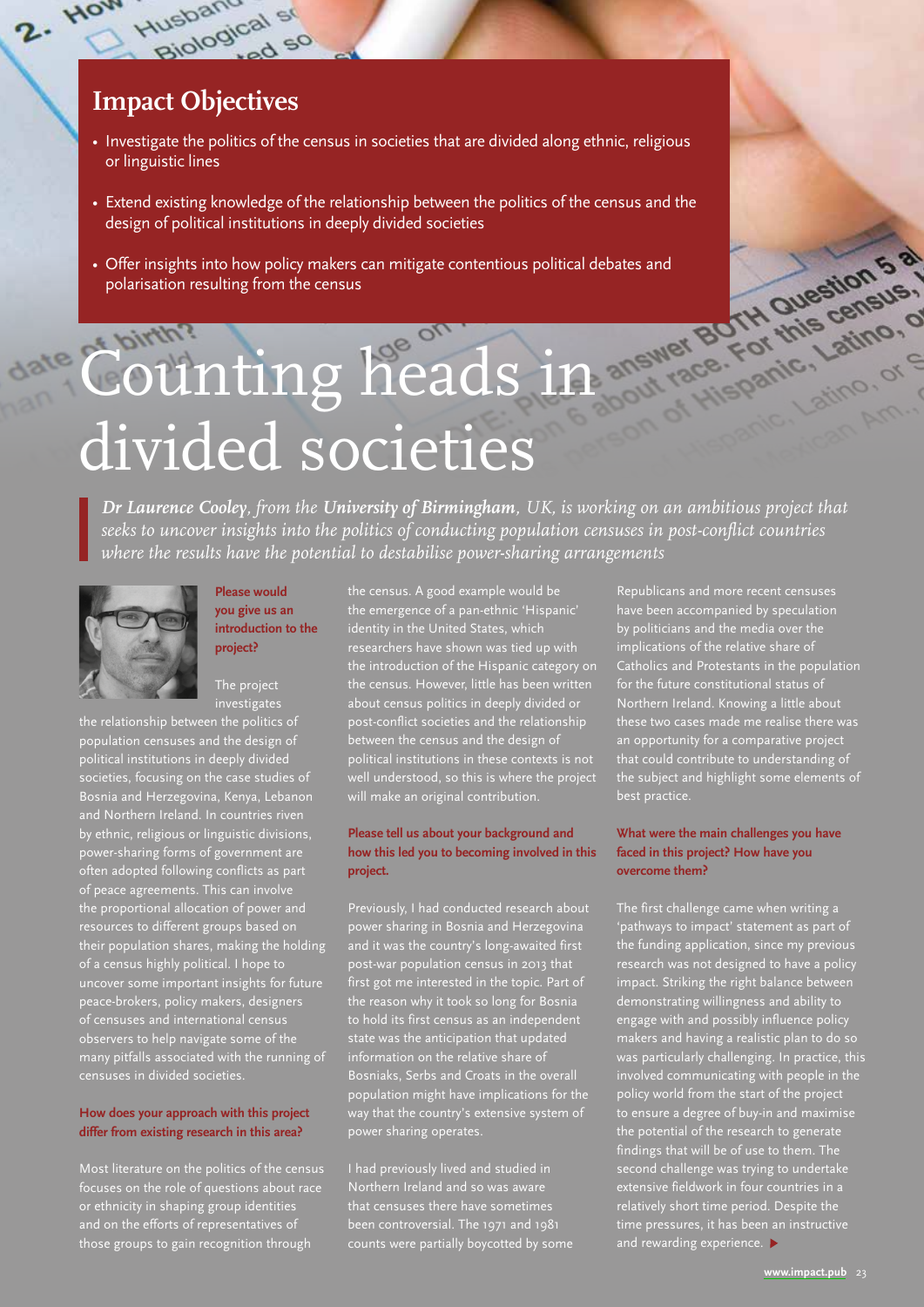## Census implications for power-sharing arrangements

*The Contentious Politics of the Census in Consociational Democracies project seeks new insights into the relationship between censuses and power-sharing institutions in societies divided by ethnicity or religion*

Dr Laurence Cooley, a research fellow in the School of Government and Society at the University of Birmingham and visiting research fellow in the School of Natural and Built Environment at Queen's University Belfast, conceived the Contentious Politics of the Census in Consociational Democracies project after observing political disputes erupting over censuses in Bosnia and Herzegovina and Northern Ireland, both countries subject to uneasy power-sharing agreements that brought an end to internal conflicts. Cooley says: 'While censuses may appear to be just technical, statistical exercises, they are in fact inherently political. This is particularly true in divided societies where group size may translate into political power.' He adds: 'This project hopes to shed light onto the specific features of power sharing that can make the census prone to contestation.'

The two-year project, due to conclude in January 2019, is funded by the UK's Economic and Social Research Council under its Future Research Leaders programme stream. The project involves gathering data through fieldwork and document analysis in four countries that have consociational or power-sharing institutions: Bosnia and Herzegovina, Kenya, Lebanon and Northern Ireland. Cooley is supported by Professor Stefan Wolff at Birmingham and Dr Ian Shuttleworth, his project co-mentor at Queen's University. The Democratization Policy Council, which has a presence in Bosnia.

#### POWER-SHARING AGREEMENTS

When a country's population is deeply divided on religious, ethnic or linguistic grounds, it is common for differences to be settled by the proportional allocation of government, civil and military positions to each of the opposing parties. Cooley says, 'Consociationalism is a particular form of power sharing that has beer adopted through internationally-mediated settlements to internal conflicts. Often in these arrangements, each major group is

allocated power according to its proportion of the country's population.' He cites Bosnia and Herzegovina's Dayton Agreement and Lebanon's Taif Agreement as examples of this form of power sharing.

The problem with such proportional allocation of power is that a new census may reveal changes in the make-up of the population, creating knock-on implications for the power-sharing formula. Therefore, when a census is mooted, disputes can arise between political elites and civic activists over the inclusion of questions about ethnicity, religion and language even whether these questions should be asked in the census at all. Once a census is designed, these same politicians and groups sometimes campaign to persuade citizens to answer questions in a particular way. Cooley adds, 'Although such powersharing settlements manage conflict by accommodating the interests of all groups, they can incentivise politicians to appeal only to their own group, which can lead to further polarisation. The census can get caught up in this process.'

#### THE NEED FOR A CENSUS

In each of the countries Cooley is studying, the census has been controversial, sometimes sparking intense political debate. In Lebanon, Cooley explains, 'There are fixed quotas of parliamentary seats for representatives from the country's main religious groups based on the population shares these groups held when the last census was conducted in 1932.' Everyone knows that much has changed since 1932, but there is too much at stake for group leaders to support another census that could have major implications for the quotas. In Bosnia and Herzegovina, meanwhile, there is a three-member presidency comprising a Bosniak, a Serb and a Croat. Cooley says: 'In the 2013 census, politicians were worried that the results would reveal that many people failed to identify with any of these groups, which could have called the arrangement into question.' In Northern Ireland, where politics is largely divided between those supporting

Irish unification and those who wish to stay assumed to roughly align with religious denomination, and so the relative proportion of Protestants and Catholics measured by the census takes on highly political connotations.

Given these controversies, we could ask why censuses should be conducted at all? As a rule, censuses are conducted every 10 years and are designed on similar lines across countries. Cooley explains, 'Censuses are expensive exercises and a lot can change in cade. There are other ways of counting heads, such as using administrative data already gathered by governments.' However, some post-conflict countries do not have the administrative capacity to use these alternatives and there are also cultural attachments to the census, as recently demonstrated in Canada, which tried to scrap it in favour of a household survey. A count of the population provides vital information for governments and is often the source of data necessary for holding elections. Therefore, there is international pressure on countries to conduct a census as soon as is practical after internal conflict.

#### INFORMING INTERNATIONAL POLICY **MAKERS**

Cooley's research has been conducted through extensive fieldwork, plus analysis of related media and official policy documents. He says: 'The research is qualitative and my main method of data-gathering is conducting interviews with key participants in the census process in each of the four countries.' The interview questions were designed following consultation with experienced colleagues, policy makers and international stakeholders census-taking. He intends to maintain these links throughout the project and thus co-produce knowledge regarding the particular triggers of disputes over the census in consociational democracies. Fieldwork is now largely complete in Bosnia and Herzegovina, Northern Ireland and Lebanon, with a visit to Kenya currently being organised.